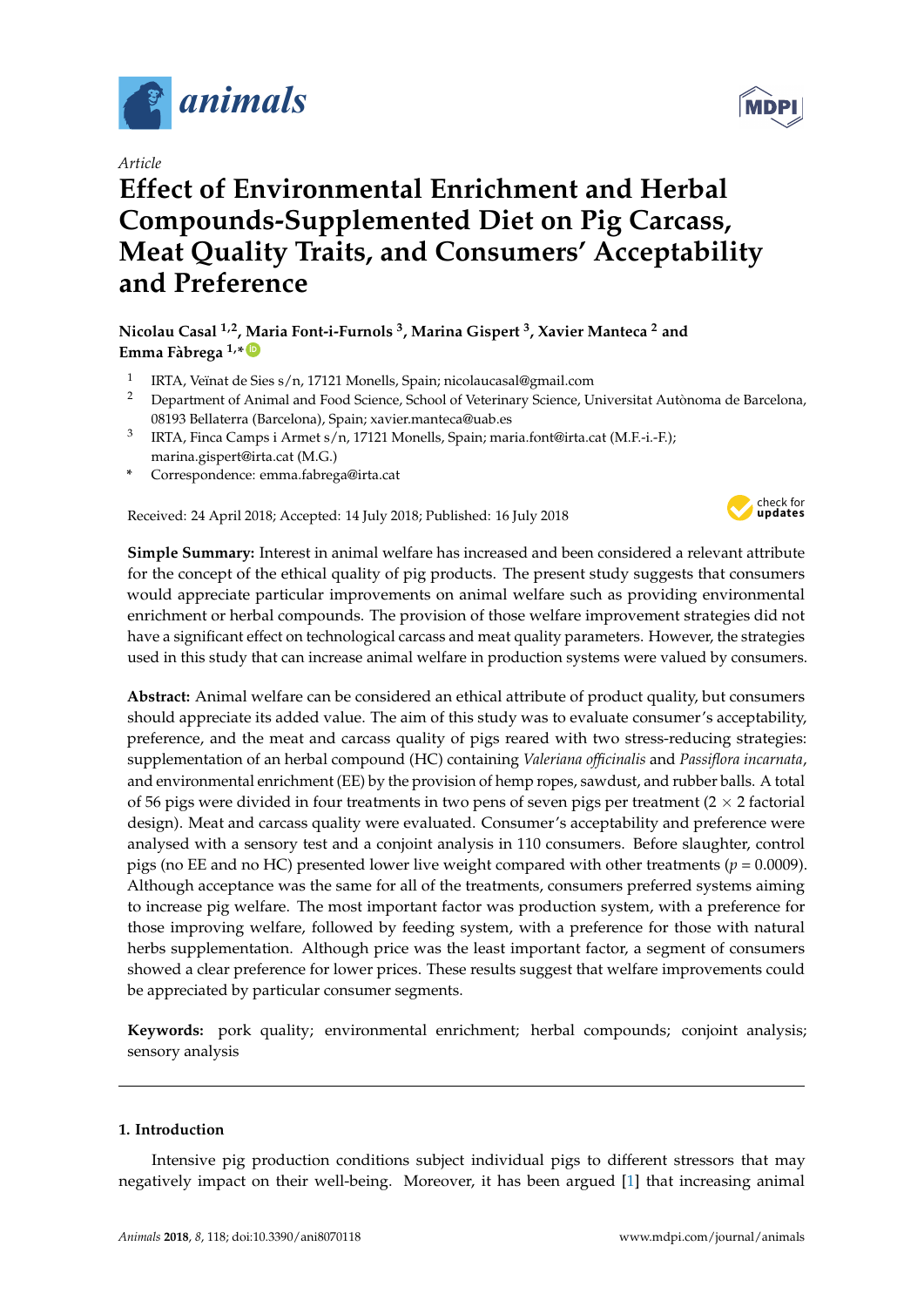welfare has a positive impact on product quality, food safety, and the healthiness of consumers. As a consequence, an increase in the demand for more welfare-friendly food products has been observed [\[2\]](#page-10-1). Consumer behaviour may be influenced both by intrinsic characteristics of pork such as colour, taste, texture, and odour, and some extrinsic characteristics such as price, food safety, origin, and information on animal production [\[3\]](#page-10-2). The same product attributes may be regarded with different consumer attitudes, beliefs, and behaviours. From those attributes, animal welfare is considered to be one of the most important for certain pork consumers [\[4\]](#page-10-3). However, the willingness to pay more for products with an animal welfare guarantee reported by some consumers does not always translate into a real consumption behaviour. Along that line, the Europeans recognised, according to the 2016 special Eurobarometer, that a price premium is justified for animal welfare-friendly products, with 59% of respondents prepared to pay more for products sourced from animal welfare-friendly production. However, when evaluating the answers at a national level, those positive responses ranged from 93% to 22%. Consumers that purchase animal-friendly products consider that having access to information regarding the welfare issues and being able to trust that information provided in the labels are important factors in their decision-making process. In that sense, a considerable sector of the consumers indicate a lack of information about production systems and market transparency [\[5\]](#page-10-4). According to Eurobarometer 2016 [\[4\]](#page-10-3), there has been a shift in opinion from the last survey, with a mean 47% of Europeans considering there is not a sufficient choice of animal welfare-friendly products available in shops and supermarkets, versus 38% considering them to be sufficient. Besides, most consumers would appreciate having access to more traceable and transparent general information, although they would not require very specific details regarding the way the animals were raised [\[6\]](#page-10-5). In contrast, some authors point out that the industry interest for animal welfare is basically economic [\[7\]](#page-10-6).

Increase in animal welfare in pig production systems can be achieved by implementing different strategies. For this particular study, the two management strategies selected were: the provision of environmental enrichment and supplementation with herbal compounds with sedative properties. Both strategies have been previously found to reduce stress in pigs [\[8](#page-10-7)[,9\]](#page-10-8). According to European Union legislation (Council directive 2008/120/EC), the provision of enrichment materials is mandatory in order to prevent the behavioural and physiological problems that may arise from rearing pigs in non-enriched conditions. Pigs are highly motivated for rooting and performing exploratory behaviour, the so-called behavioural needs [\[10\]](#page-10-9); thus, enrichment materials aim at enhancing some species-specific behavioural patterns such as foraging and at reducing, in turn, pig frustration.

Previous studies have suggested that the provision of environmental enrichment during rearing may be associated with a stress reduction under pre-slaughter procedures and result in better quality pork [\[11\]](#page-10-10). This may be due to a better coping capacity of pigs provided with enrichment, whereas pigs reared in non-enriched environments may show greater "reactivity" in response to stressful stimuli or more anti-social, aggressive, and harmful behaviours [\[10\]](#page-10-9). Along that line, the provision of enrichment has been linked to beneficial effects in meat traits such as water-holding capacity or tenderness [\[12\]](#page-10-11).

The main active components of the herbal compound supplemented (sedafit®, Phytosynthèse, Saint-Bonnet de Rochefort, France) were *Valeriana officinalis* and *Passiflora incarnata*. In both plants, there are bioactive compounds with sedative or relaxing properties that use the interaction of valerian acid with the γ-Amino butyric acid receptors type A (GABAA) as action mechanism [\[13\]](#page-10-12). Furthermore, other bioactive compounds have been detected in *Passiflora incarnata* such as maltol, flavonoids, indole alkaloids, and cyanogenic glycosides, although there is no general agreement on which one is the most important with regard to the sedative properties. The effect of flavonoids, which is one of the more studied compounds, is similar to valerian acid: the membrane permeability is increased by means of the modulation of GABAA. The authors are not aware of any studies reporting the effects of those herbal compounds on carcass and meat quality in pigs. The hypothesis under study would be that no detrimental effect in terms of acceptance of meat would be expected, and that some benefits from reduction on stress could be expected with regard to some parameters such as pH.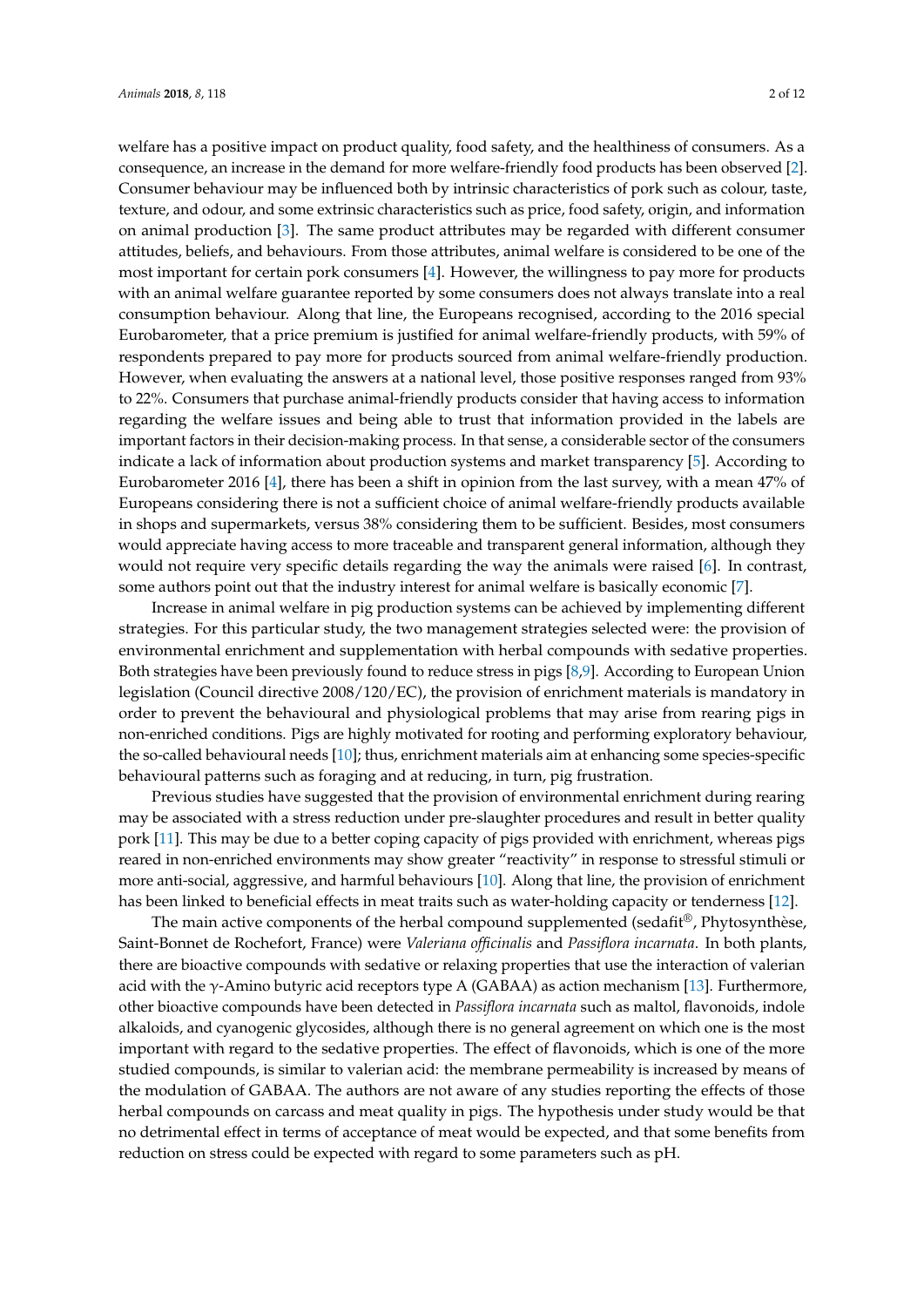The aims of the present study were to: (1) evaluate carcass and meat quality characteristics of pork produced using two strategies aiming to reduce the stress on farm: supplementation of an herbal compound with sedative properties, and the addition of enrichment material to the pens; (2) evaluate consumers' sensory acceptability of meat from these different strategies; and (3) determine the effect of three factors (feeding supplementation, production system, and price) on consumer's purchasing intention of pork.

#### **2. Materials and Methods**

#### *2.1. Animal and Housing Conditions*

The housing, husbandry, and use of the animals for the procedures described in this manuscript were carried out according to the European legislation for animals used for scientific purposes (Directive 2010/63/EU of the EU Parliament and of the Council of 22 September 2010 on the protection of animals used for scientific purposes). The project, including this experimental procedure, was approved by IRTA's (Institute of Agrifood Research and Technology) Ethical Committee. According to Directive 2010/63/EU, "*any restrictions on the extent to which an animal can satisfy its physiological and ethological needs have to be kept to a minimum*". In the present experiment, no environmental enrichment was provided to the control group, because the authors aimed at investigating the effects of the provision of enrichment on behavioural and physiological performance, and meat and carcass quality traits. For that reason, the Ethical Committee had to decide according to Article 38 of European Union (EU) legislation on whether "*the harm to the animals in terms of suffering, pain, and distress is justified by the expected outcome taking into account ethical considerations, and may ultimately benefit human beings, animals, or the environment*". The Ethical Committee provided its approval to the procedure considering that the data obtained regarding the provision of enrichment would yield important outcomes to be implemented on commercial farms, for which, according to EU legislation (EU Council directive on pig welfare 2008/120/EC), enrichment material is mandatory. In order to minimise the possible effects of non-provision of enrichment to the control group, other risk factors that can influence the fulfilment of pig behavioral needs and, as a consequence, the occurrence of tail biting, were cared for: space allowance per pig was  $1.95 \text{ m}^2/\text{animal}$ ; climatic conditions were automatically controlled, and daily supervision was carried out according to the Ethical Committee recommendations, in order to apply correction measures if necessary.

Fifty-six entire male pigs [(Landrace  $\times$  Large white)  $\times$  Pietrain] were used in the present experiment. The average live weight of pigs at arrival at the experimental farm was  $25 \pm 0.27$  kg (mean  $\pm$  SE) with 10 weeks of age. Pigs were kept together until the experiment started at the age of 16 weeks (and average weight of  $49.8 \pm 0.56$  kg). Pigs were randomly assigned to one of the four different treatments (14 pigs/treatment in total): (a) pigs supplemented with both enrichment material and herbal compound (EEHC); (b) pigs supplemented with enrichment material (EE); (c) pigs supplemented with the herbal compound (HC); and d) control group (CG). Two identical rooms were used; thus, there was one replicate of seven pigs per treatment in each of the two rooms.

Pens had the same size (13.67 m<sup>2</sup>), and visual contact between pigs of adjacent pens was allowed by using metallic fences. The space availability per pig was 1.95 m<sup>2</sup>, and food and water were provided *ad libitum* by means of one drinker and two hoppers. Natural hemp ropes, sawdust, and rubber balls were provided altogether during all of the experiments as enrichment materials in the EE treatment. More precisely, the hemp ropes (two) that were hung in the walls of the environmentally enriched pens had 80 cm of length and were replaced when the length was lower than 30 cm. The provision of sawdust required that the 1/3 of the slats of EE and EEHC pens were covered with polypropylene sticks (Click-in<sup>®</sup>, Rotenca, Agramunt, Spain). Two full buckets (50  $\times$  60 cm) were added every two days. The EE treatment also included a single rubber ball with a diameter of 15 cm provided at the beginning of the experiment and cleaned regularly to avoid soiling. The conventional environment consisted of a fully slatted floor with no enrichment material provided. The herbal compound used (Sedafit ESC,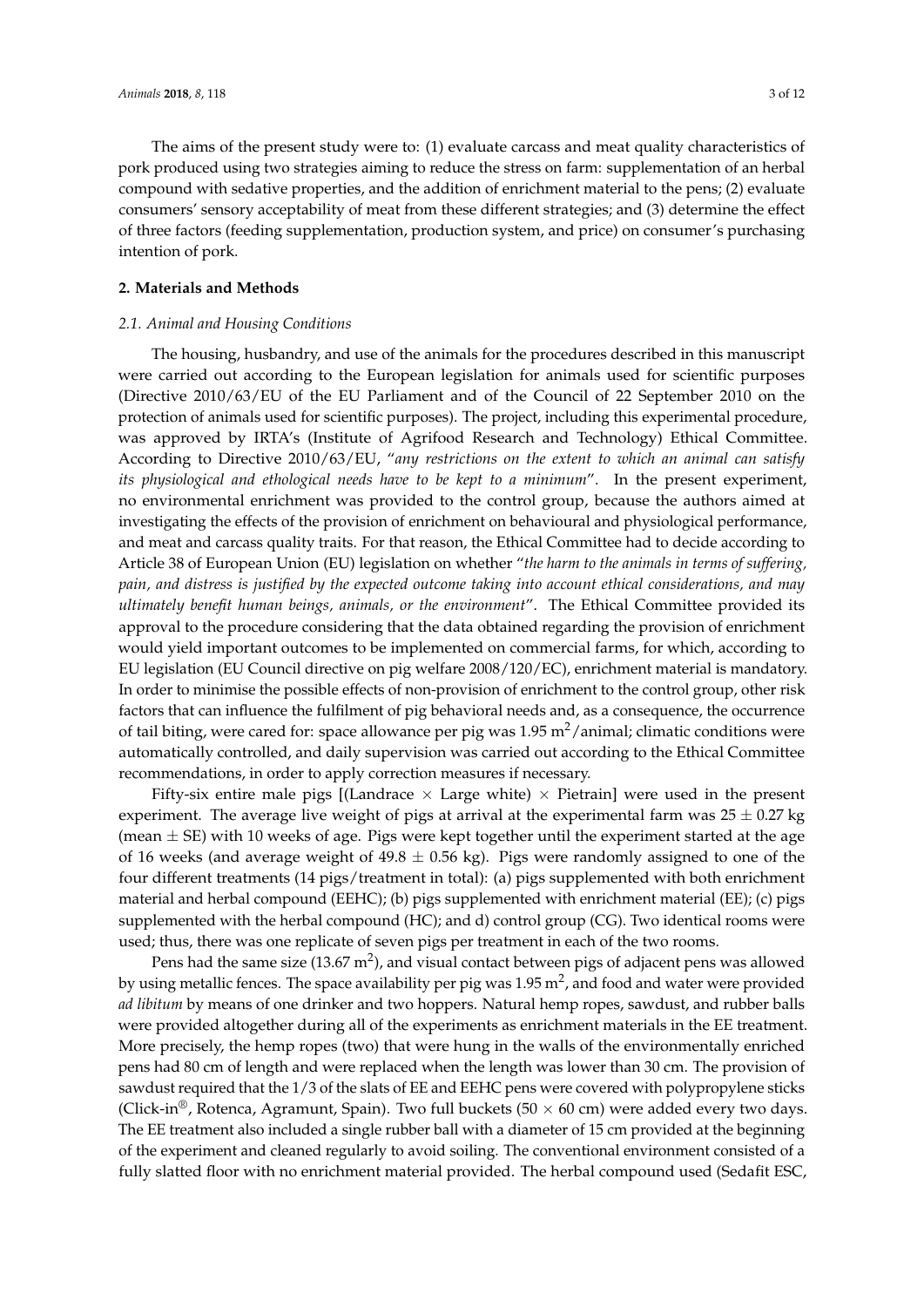Phytosynthèse, Saint-Bonnet de Rochefort, France) contained *Valeriana officinalis* and *Passiflora incarnata,* and was manually added to the food concentrate of the HC and EEHC treatments in a concentration of 2000 mg/kg. Pigs were fed *ad libitum* following a phase feeding regime with a commercial concentrate (Esporc, Riudarenes, Spain, containing 17.02% crude protein and 3.91 Kcal EM at mid fattening).

As part of a broader study, behavioural observations, body weights, and skin lesions were periodically registered, and blood, saliva, and hair samples were collected [\[14\]](#page-10-13). As presented in Casal et al. [\[14\]](#page-10-13)., body weight at 16 weeks was not significantly different between treatments  $(50.22 \pm 1.17; 49.61 \pm 1.05; 49.64 \pm 1.26; 49.81 \pm 1.22,$  for CG, HC, EE, and EEHC, respectively), whereas at 24 weeks of age, the control group presented a significantly lower weight compared with the EE, HC, and EEHC pigs (104.5; 110.35; 111.79 or 112.35 SEM = 0.69, respectively, *p* < 0.05, for more details see Casal et al. [\[14\]](#page-10-13).

#### *2.2. Carcass Quality Measurements*

All of the animals were slaughtered in a commercial abattoir at the age of 24 weeks with a mean live weight of  $109.77 \pm 1.35$  kg. All of the pigs were gas stunned before sticking. Pigs were fasted for 12 h on a farm, transport to the slaughterhouse took 30 min, and they were kept in lairage for 2 h before slaughter. Pigs were handled using gentle handling to load and unload and avoiding the mixing of unfamiliar pigs on the truck. Carcass weight was measured 45 min *post mortem* (p.m.), and carcass yield was calculated by dividing carcass weight and live body weight. Furthermore, backfat (LR3/4FOM) and muscle thicknesses (MFOM) were measured between the third and fourth last ribs, at 6 cm from the midline, using a Fat-O-Meat'er probe (Frontmatec A/S, Herlev, Denmark). The Spanish official equation was used to calculate the lean percentage from the backfat and muscle thickness measurements. A ruler was used 24 h *post mortem* to take different measures on the left carcass of each animal: (a) minimum fat and (b) skin thickness (perpendicular to the skin) over the *gluteus medius* muscle (MLOIN). A tape was used to measure loin (from the atlas to the first lumbar vertebra) and carcass length (the first rib to the anterior edge of the pubic symphysis).

#### *2.3. Meat Quality Measurements*

A Crison portable meter (Crison, Barcelona, Spain) equipped with a Xerolyte electrode and a Pork Quality Meater (PQM-I INTEK Gmbh, Aichach, Germany) were used 24 h p.m. to measure muscle pH and electrical conductivity in the muscle *Longissimus thoracis* (LT) at the last rib level, respectively. At the same moment, three trained observers evaluated the colour of the exposed cut surface of the LT muscle at the last rib level using the Japanese scale colour (1: very pale to 6: very dark) [\[15\]](#page-10-14). Luminosity L\*, tendency to red a\*, and tendency to yellow b\* (colour parameters on the CIELab space) were obtained with a Minolta Chromometer (CR-400, Minolta Inc., Osaka, Japan) [\[16\]](#page-10-15). Drip loss was also evaluated from the LT according to the methodology described by Rasmussen and Andersson [\[17\]](#page-10-16). Three technicians used the National Pork Production Council pattern [\[18\]](#page-10-17) to evaluate marbling on the LT muscle at the last rib level. Moreover, LT samples were also taken and frozen at −20 ◦C to analyse intramuscular fat and texture. Intramuscular fat content (GRINLD) was analysed with an infrared FoodScan equipment (FOSS analytical, Hillerød, Denmark) at wavelengths between 850–1050 nm. Samples were thawed for 24 h at  $2 °C$ , and ground using a Robot-Coupe Blixer 3 blender (Seysant Atlantic S.L., Soria, Spain). Shear force was determined in LT samples from the second to the third last rib level. LT was thawed 24 h at 2 °C. Then, chops were cooked in a pre-heated oven to 200 °C (Spider 5, Novosir, Spain) until the internal temperature reached 75 ◦C. After 2 h at room temperature, pieces of  $3 \times 1.5 \times 1.5$  cm<sup>3</sup> were collected for the analysis. Then, pieces were sheared using an Alliance RT/5 texture analyser (MTS Systems Corp., Eden Prairie, MN, USA) equipped with a Warner–Bratzler blade with crosshead speed set at 2 mm/s, and peak load (kg) was recorded.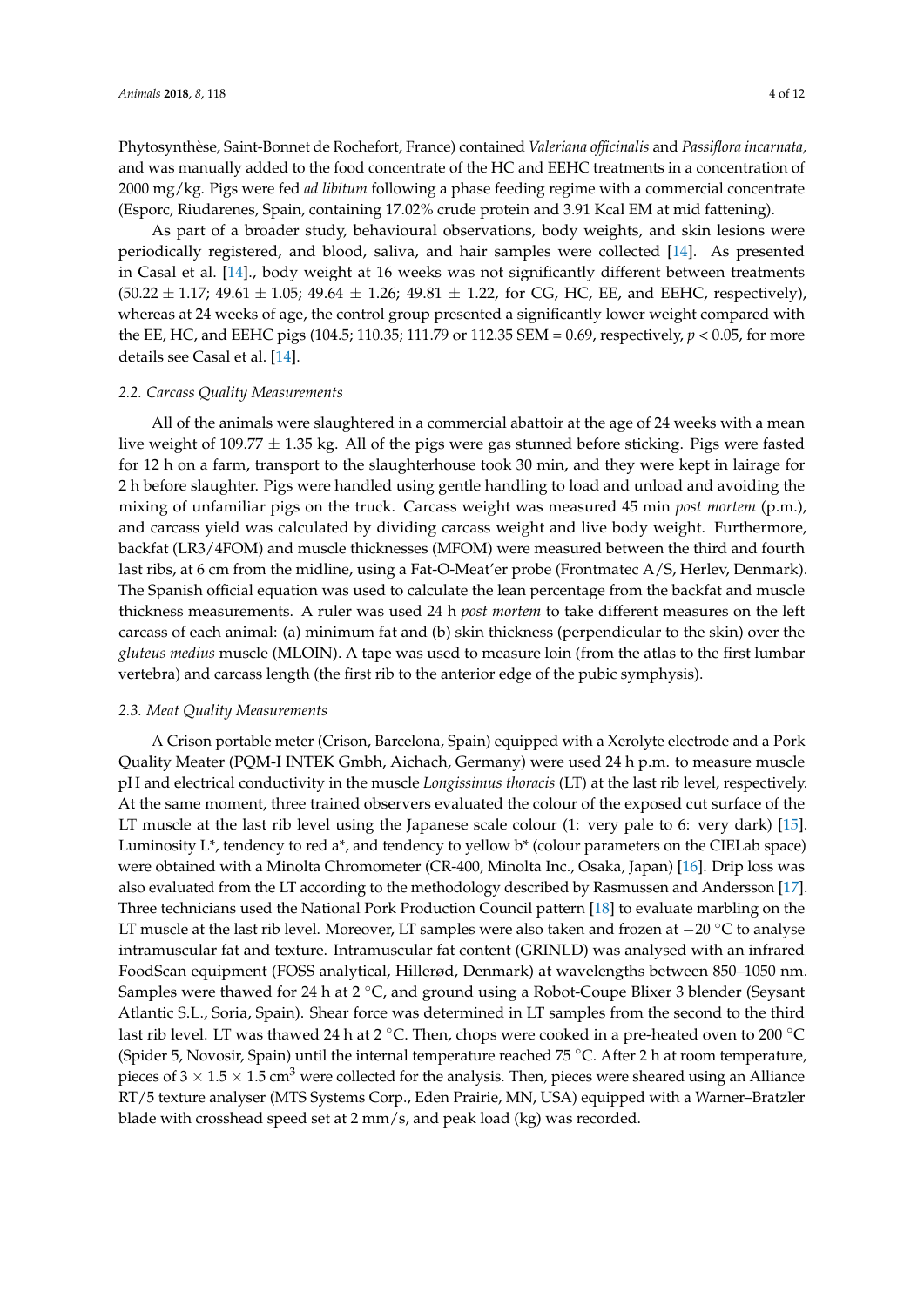#### *2.4. Consumers' Study*

<span id="page-4-0"></span>The consumers' study was carried out in Barcelona with a total of 110 consumers. The selection of consumers was made so that the sample was representative of the Spanish population according to gender and age, although a slight bias in gender was finally obtained (Table [1\)](#page-4-0). A total of 11 sessions of 10 consumers each were conducted.

| <b>Characteristics</b>         | Overall | Cluster $12$      | Cluster 2 | Cluster 3 |  |  |  |  |
|--------------------------------|---------|-------------------|-----------|-----------|--|--|--|--|
| Consumers $(\% )$              | 100     | 26.41             | 51.89     | 21.70     |  |  |  |  |
| Gender (%)                     |         |                   |           |           |  |  |  |  |
| Women                          | 62.3    | 39.3 <sup>a</sup> | 69.1      | 73.9      |  |  |  |  |
| Men                            | 37.7    | 60.7 <sup>b</sup> | 30.9      | 26.1      |  |  |  |  |
| Age $(\%)$                     |         |                   |           |           |  |  |  |  |
| $<$ 26                         | 5.7     | 7.1               | 3.6       | 9.1       |  |  |  |  |
| $26 - 40$                      | 30.5    | 39.3              | 29.1      | 22.7      |  |  |  |  |
| $41 - 55$                      | 28.6    | 35.7              | 25.5      | 27.3      |  |  |  |  |
| $56 - 70$                      | 32.4    | 17.9              | 40        | 31.8      |  |  |  |  |
| >70                            | 2.9     | $\Omega$          | 1.8       | 9.1       |  |  |  |  |
| Finished levels of studies (%) |         |                   |           |           |  |  |  |  |
| Primary school                 | 8.7     | 3.6               | 11.3      | 8.7       |  |  |  |  |
| Secondary school               | 55.8    | 50                | 50.9      | 73.9      |  |  |  |  |
| University                     | 35.6    | 46.4              | 37.7      | 17.4      |  |  |  |  |

**Table 1.** Socio-demographic characteristics of the consumers  $(n = 106)^1$ .

<sup>1</sup> Four consumers out of the initial 110 were not considered because information was not provided. <sup>2</sup> Different letters within cluster and demographic characteristics indicate significant differences between the overall distribution and the distribution within the cluster.

First, a sensory analysis acceptability test was performed to determine if consumers were able to find differences in the acceptability of loins depending on the treatment. Loin sections that were 1.5 cm thick were cooked in a pre-heated oven at 200 ◦C until the internal temperature reached 76 ◦C, which is the temperature recommended for sensory evaluations [\[19\]](#page-10-18). Once cooked, each slice was divided in four pieces of 1.5 cm-thick (perpendicular to the subcutaneous fat), and were covered with aluminium foil, codified with a three-digit code, and kept warm until being served to the consumers. A sample of each treatment was offered to each consumer so that all four samples were evaluated in blind conditions. Samples were distributed to the consumers monadically and following a design to avoid the first sample and carry over effect [\[20\]](#page-10-19). Consumers evaluated the overall acceptability/liking, tenderness, smell liking, and flavour liking according to a nine-point scale (from 1: 'dislike very much'/'very hard', to 9: 'like very much'/'very tender') without the intermediate level (5: 'neither like nor dislike').

Second, a conjoint analysis was used to undertake a preference study. Feeding, production system, and price were the three factors that were evaluated. In that sense, two levels were considered for feeding: (a) conventional feed, and (b) conventional feed supplemented with natural herbs with a sedative effect. The two levels evaluated for production system were: (a) conventional farming system and (b) conventional farming system with improvements for the animal welfare. Finally, three levels were considered for price:  $3 \ell/kg$ ,  $5 \ell/kg$ , and  $7 \ell/kg$ . A full design was used; thus, 12 different profiles were obtained from all the possible different combinations of the levels of each factor. Each profile was represented in a card, and consumers were asked to look at the cards carefully and rank them according to their purchase intention from 1 (less preferred) to 12 (most preferred). Four consumers were discarded for this analysis, because of non-properly recorded answers; thus, data of the conjoint analysis is based on 106 subjects.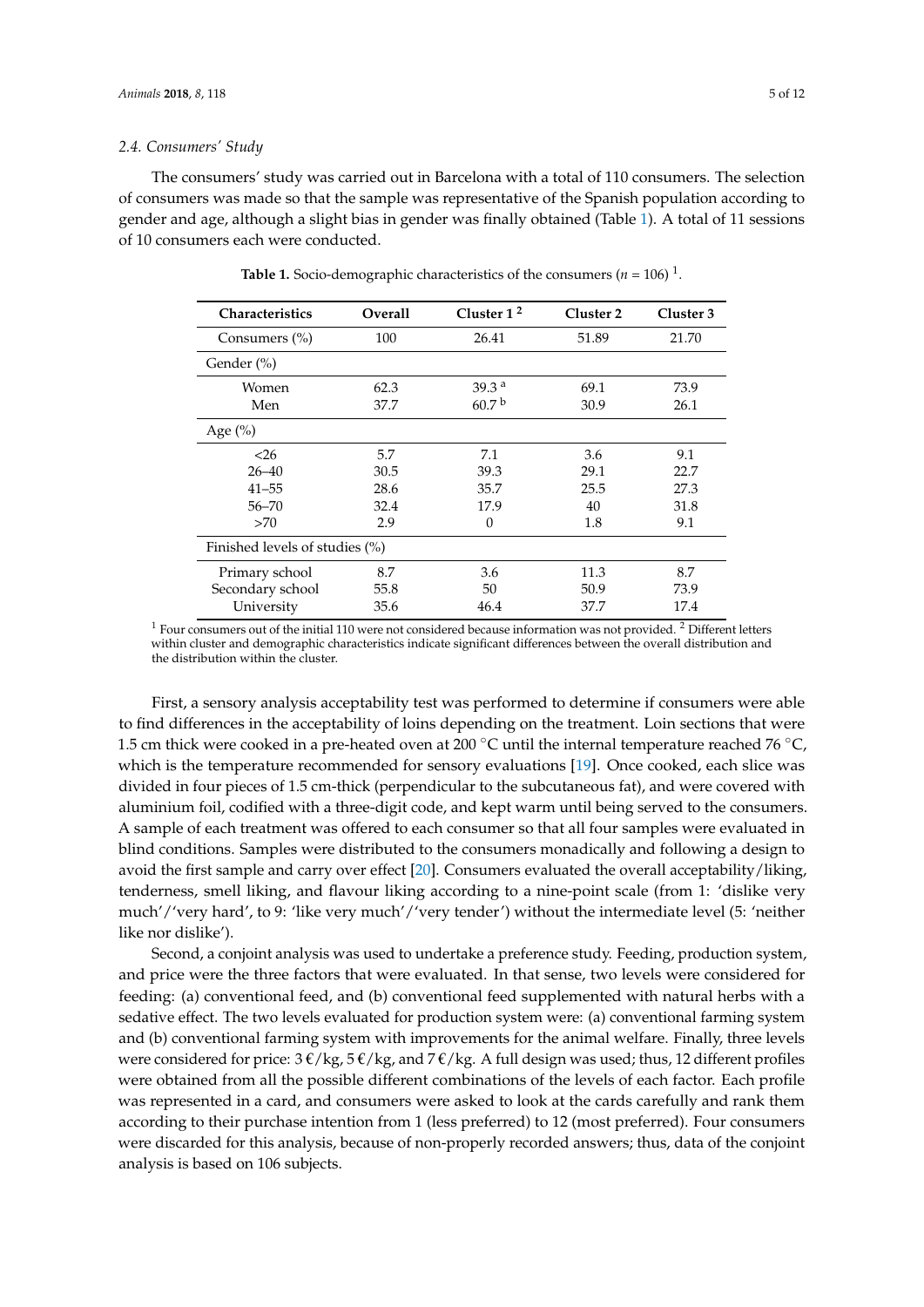#### *2.5. Statistical Analysis*

Statistical Analysis Software (SAS version 9.2; SAS institute Inc., Cary, NC, USA) was used to conduct the statistical analysis. Significance was established at  $p < 0.05$  for all of the analyses, while a tendency was considered between  $p > 0.05$  and  $p < 0.1$ .

For carcass and meat quality parameters traits, general linear models (MIXED, model allowing for fixed and random effects, procedure) were applied. The fixed effects taken into consideration were use or not of herbal compound, environmental enrichment, and their interaction, including carcass weight as covariate in the carcass quality variables (models are provided at Supplementary Material S1). Tukey's test was applied to test for differences between least square means of fixed effects.

For the consumer's conjoint analysis, a Ward method was used in an agglomerative hierarchical cluster analysis (PROC CLUSTER) to determine different segments of consumers according to the ratings given to the cards. Clusters were selected from the dendogram obtained (see Supplementary Material S1), trying to maintain as much as homogeneity within each cluster but at the same time, maximising the heterogeneity between clusters. Conjoint analysis was analysed for all of the consumers as a pool and by cluster using the TRANSREG, transformation regression model, procedure. Demographic differences among different clusters were analysed using the GraphPad QuickCalcs website for statistics by means of the chi-square test two by two [\(http://graphpad.com/q](http://graphpad.com/quickcalcs/chisquared1/) [uickcalcs/chisquared1/\)](http://graphpad.com/quickcalcs/chisquared1/).

The MIXED procedure by cluster and for all of the consumers as a pool was used to analyse the sensory attributes of meat. The model included use or not of environmental enrichment and herbal compound, and their interaction as fixed effects, consumer was included as a random effect, and session was included as a blocking effect (model is presented at Supplementary Material S1). Tukey's test was applied to test for differences between the least square means of fixed effects.

In order to find the relationship among all of the variables, a principal component analysis was performed with the Factor procedure of SAS using varimax rotation. A selection of carcass and meat quality variables, including all of the different aspects of quality and avoiding similar variables were included, as well as acceptability of meat by consumers.

#### **3. Results**

#### *3.1. Body Weight, Meat and Carcass Quality*

Results are presented for main factors (Table [2\)](#page-6-0), because no interaction between HC and EE was found. Body weight previous to slaughter was significantly higher both for pigs provided with EE  $(112.07 \pm 2.49 \text{ versus } 107.57 \pm 1.17 \text{ kg}, p = 0.002)$  and supplemented with HC (111.19  $\pm$  2.39 versus 108.45  $\pm$  3.04 kg,  $p = 0.02$ , Table [2\)](#page-6-0). Moreover, yellowness (b<sup>\*</sup>) was higher in the pigs with EE ( $p = 0.004$ ). Pigs supplemented with herbal compound tended to present a higher minimum fat thickness over the *gluteus medius* muscle ( $p = 0.060$ ) compared with those non-supplemented (11.10  $\pm$  0.6 mm versus 9.91  $\pm$  0.37 mm, respectively). The rest of the parameters evaluated (carcass weight, carcass yield, last rib backfat, muscle thicknesses, carcass lean meat (%), carcass length (cm), loin length (cm), MLOIN, conformation, pH, ECult, L\*, a\*, colour EJC (subjective colour using a Japanese colour scale), drip loss, marbling, intramuscular fat%, and shear force (g/cm<sup>2</sup>) were not significantly affected by the treatments  $(p > 0.05)$ .

#### *3.2. Consumers' Study*

The sensory characteristics of the meat scored by the consumers revealed no significant differences in any of the characteristics assessed for either pigs supplemented with the herbal compound nor the animals provided with environmental enrichment. Averaged values for overall acceptability, tenderness, odour, and taste were  $5.60 \pm 0.08$ ,  $4.90 \pm 0.09$ ,  $5.91 \pm 0.07$ , and  $5.75 \pm 0.08$ , respectively  $(p > 0.05)$ . The individual study of clusters showed similar results, with no significant differences between treatments ( $p > 0.05$ ).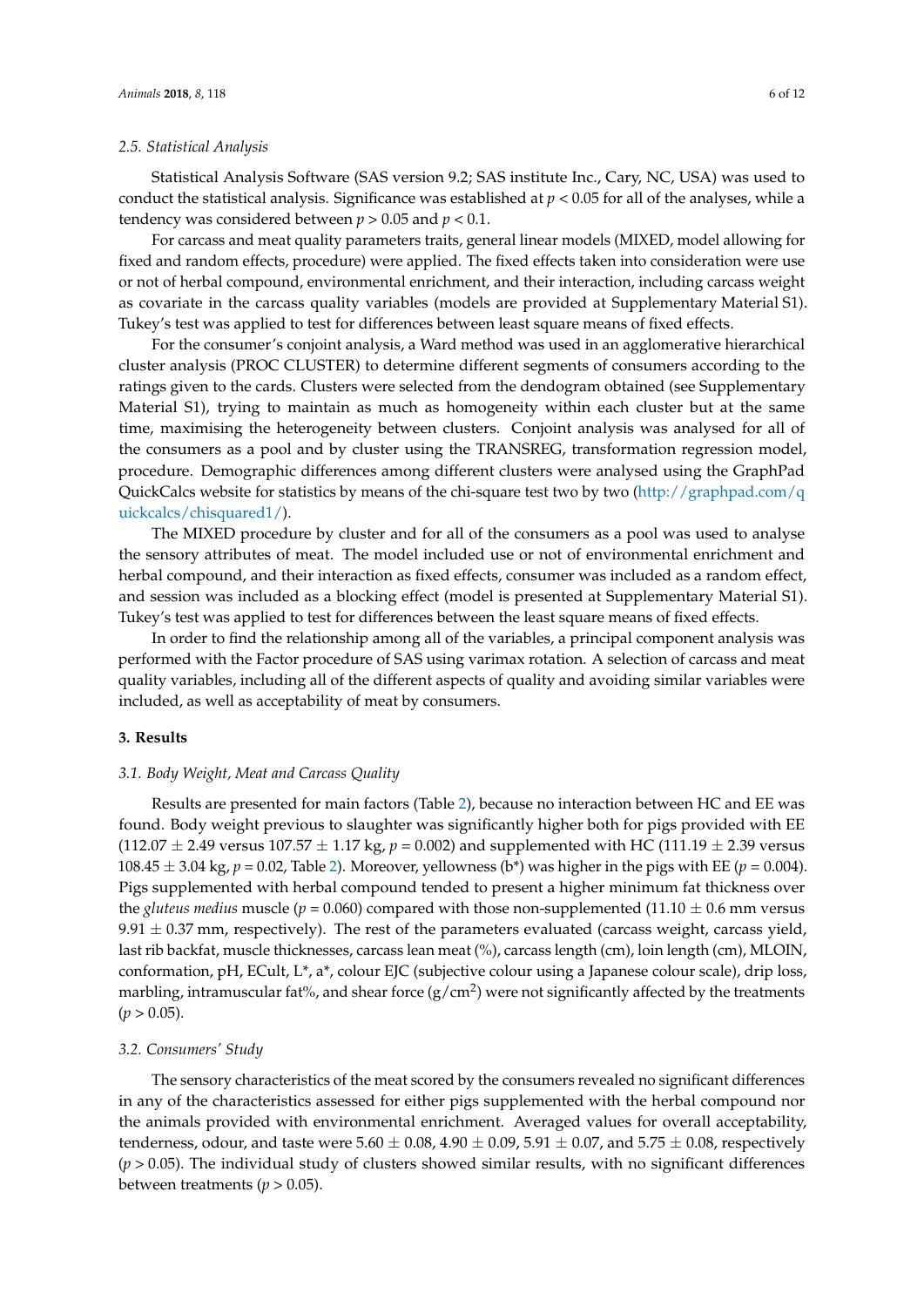Intramuscular fat % Shear force  $(g/cm<sup>2</sup>)$ 

| <b>Quality Traits</b>   | Housing System (HS) b |        | Herbal Compound (HC) <sup>c</sup> |        |                  | $p$ -Values <sup>d</sup> |      |
|-------------------------|-----------------------|--------|-----------------------------------|--------|------------------|--------------------------|------|
|                         | CE                    | EE     | no                                | yes    | SEM <sup>a</sup> | HS                       | HC   |
| Carcass quality traits  |                       |        |                                   |        |                  |                          |      |
| Live weight (kg)        | 107.57                | 112.07 | 108.45                            | 111.19 | 1.35             | 0.0002                   | 0.02 |
| Carcass weight (kg)     | 80.88                 | 82.39  | 80.89                             | 82.38  | 1.02             | 0.37                     | 0.38 |
| Carcass yield (%)       | 75.18                 | 73.78  | 74.57                             | 74.38  | 0.20             | 0.07                     | 0.58 |
| Last rib backfat (mm)   | 15.17                 | 15.26  | 15.30                             | 15.12  | 0.35             | 0.86                     | 0.72 |
| Muscle thicknesses (mm) | 57.18                 | 58.74  | 57.68                             | 58.23  | 0.60             | 0.14                     | 0.60 |
| Carcass lean meat (%)   | 61.58                 | 61.79  | 61.55                             | 61.82  | 0.30             | 0.70                     | 0.62 |
| Carcass length (cm)     | 83.07                 | 82.80  | 82.90                             | 82.97  | 0.37             | 0.56                     | 0.87 |
| Loin length (cm)        | 84.33                 | 84.15  | 84.32                             | 84.16  | 0.37             | 0.74                     | 0.76 |
| <b>MLOIN</b>            | 10.30                 | 10.72  | 11.10                             | 9.91   | 0.35             | 0.51                     | 0.06 |
| Conformation            | 2.72                  | 2.64   | 2.63                              | 2.73   | 0.06             | 0.54                     | 0.50 |
| Meat quality traits     |                       |        |                                   |        |                  |                          |      |
| pHuLT                   | 5.59                  | 5.58   | 5.59                              | 5.58   | 0.01             | 0.70                     | 0.64 |
| ECuLT                   | 4.33                  | 4.40   | 4.39                              | 4.34   | 0.08             | 0.69                     | 0.82 |
| Lightness L*            | 48.28                 | 49.17  | 48.52                             | 48.93  | 0.25             | 0.11                     | 0.44 |
| Redness a*              | 6.93                  | 7.00   | 6.86                              | 7.07   | 0.11             | 0.75                     | 0.36 |
| Yellowness b*           | 1.25                  | 1.72   | 1.36                              | 1.60   | 0.10             | 0.04                     | 0.28 |

<span id="page-6-0"></span>**Table 2.** Least square means of meat and carcass quality traits from pigs reared or not with environmental enrichment and supplemented or not with an herbal compound with sedative properties.

MLOIN: minimum fat over the *Gluteus medius*. pHuLT: muscle pH at *Longissimus thoracis* 24 h post mortem (p.m.); ECuLT = electrical conductivity measured in the *Longissimus thoracis*, EJC: subjective colour using a Japanese colour scale; Marbling NPPC: subjective marbling with pattern from National Pork Producers Council (means of three assessors); L\*, a\*, b\*: objective measure of the colour with the Minolta Chromameter. <sup>a</sup> SME: Standard error of the mean,  $\rm{^b}$  Housing system (HS) CE = Conventional environment/EE = enriched environment.  $\rm{^c}$  Herbal compound (HC) yes = supplied with herbal compound/no = not supplied.  $\textsup{d}$  Interaction HS\*HC was not significant for any parameter.

) 5.30 5.65 5.42 5.30 0.12 0.58 0.77

Colour EJC 2.44 2.24 2.35 2.33 0.06 0.13 0.85 Drip loss 5.90 5.90 5.87 5.92 0.22 0.99 0.91 Marbling NPPC 1.52 1.46 1.50 1.48 0.06 0.65 0.86<br>
Intramuscular fat % 2.11 2.06 2.09 2.07 0.04 0.58 0.84

Table [3](#page-7-0) summarises the results of the conjoint analyses. In the pooled study of consumers, production system appeared as the most important factor (45.7% of importance), with a preference for those systems with improvements for the animal welfare as indicated by the higher utility value. The second factor considered by the consumers (34.4% of importance) was the feeding system, with preference for conventional feed supplemented with natural herbs with relaxant properties. The less important factor was the price, being the intermediate price the most preferred.

Consumers from this study were clearly divided in three different clusters (Table [3\)](#page-7-0). Cluster one was composed by 26.4% of the consumers, with price being the most important factor for them (72% of importance), with lower price as the most preferred. Feed supplementation received 14.3% of importance, and production system 13.7%. This cluster presented a higher proportion of men ( $p = 0.01$ ) compared with the total distribution (Table [1\)](#page-4-0).

Cluster two was the biggest, with half of the consumers (51.8%), and the gender, age, and level studies distribution was similar to the overall one. Cluster 2 scored feeding (45.9% of importance), and production system (40.4% of importance) as the most important factors, with a preference for food supplemented with herbs and animal welfare improvements, respectively. Price was the least important attribute for this group (13.7%), and showed a preference for the intermediate price.

Finally, cluster three (21.7% of consumers) considered price to be the most important factor (48.4% of importance), but in contrast with cluster 1, their preference was for the highest price. Feeding system was also important for this cluster (38.4% of importance), with a preference for conventional feeding. Production system was considered the least important attribute for this group, although they preferred those systems reared with enrichment material. Consumers from this cluster tended to have less university and more secondary studies than the overall population (*p* = 0.07, Table [1\)](#page-4-0).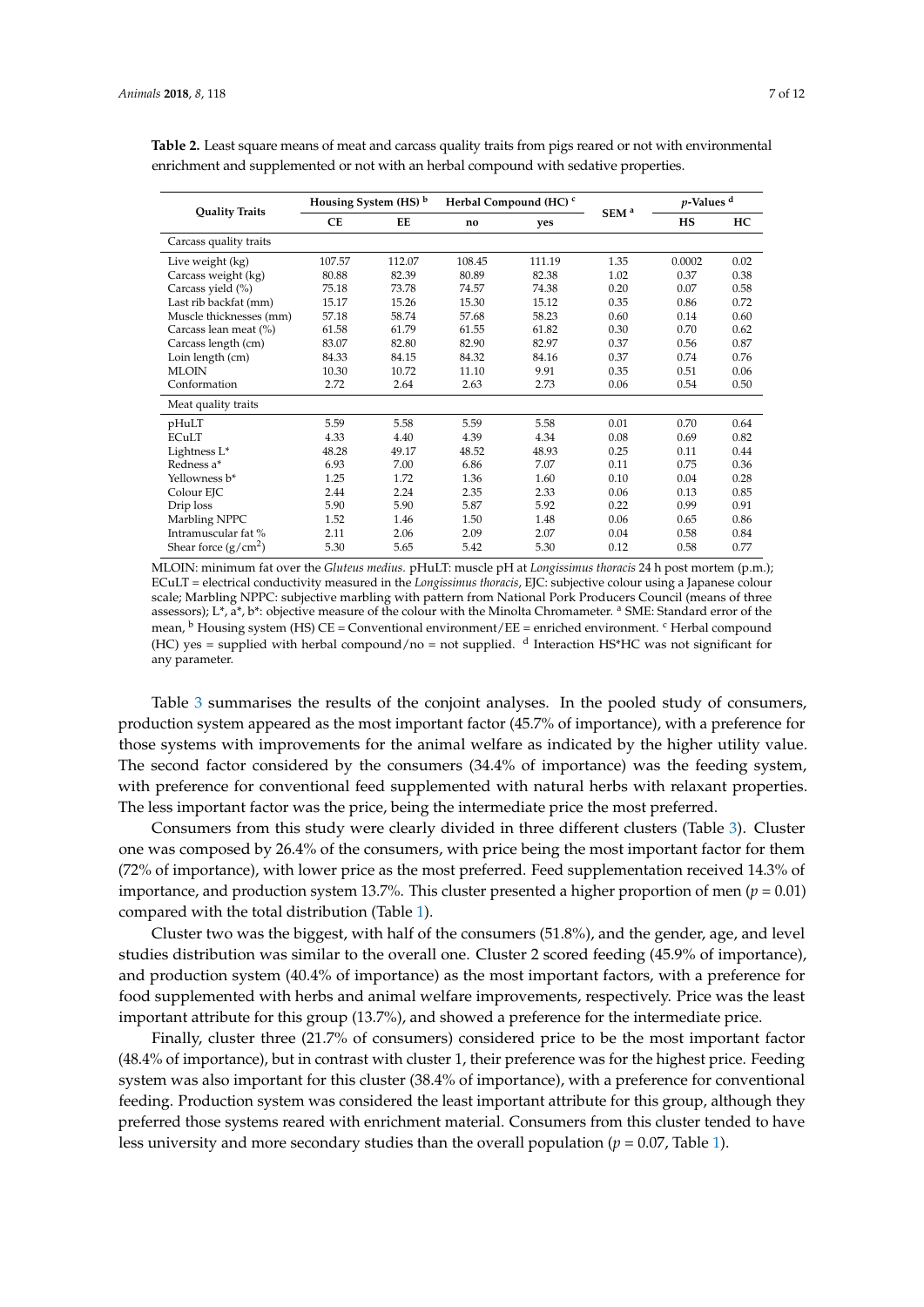| <b>Factors and Levels</b>                     | <b>Overall</b> | Cluster 1 | Cluster 2 | Cluster 3 |
|-----------------------------------------------|----------------|-----------|-----------|-----------|
| Feeding supplementation                       |                |           |           |           |
| Conventional food                             | $-1.0$         | $-0.7$    | $-2.0$    | 1.6       |
| Supplemented food with natural herbs          | 1.0            | 0.7       | 2.0       | $-1.6$    |
| Relative importance (%)                       | 34.4           | 14.3      | 45.9      | 38.4      |
| <b>Production system</b>                      |                |           |           |           |
| Conventional farming system                   | $-1.3$         | $-0.7$    | $-1.7$    | $-0.5$    |
| Conventional with animal welfare improvements | 1.3            | 0.7       | 1.7       | 0.5       |
| Relative importance (%)                       | 45.7           | 13.7      | 40.4      | 13.2      |
| Price                                         |                |           |           |           |
| 3€                                            | 0.2            | 3.3       | $-0.5$    | $-1.9$    |
| 5€                                            | 0.5            | 0.6       | 0.7       | 0.0       |
| 7€                                            | $-0.6$         | $-4.0$    | $-0.2$    | 2.0       |
| Relative importance (%)                       | 19.9           | 72.0      | 13.7      | 48.4      |
| Root mean square error (RMSE)                 | 3.0            | 1.3       | 2.2       | 2.6       |
| $R^2$                                         | 0.2            | 0.8       | 0.6       | 0.4       |

<span id="page-7-0"></span>**Table 3.** Relative importance and utility values for the total of the consumers and for different clusters.

#### *3.3. Relation between Quality Variables*

The result of the principal component analysis is presented in Figure [1.](#page-7-1) The first principal component explained 22.8% of the variance accounted for, and the second one explained 21.2% of this variance. The correlation of the attributes with the first two factors are represented. Additionally, the plot includes the average of the coordinates of the different observations by treatment. It is possible to see that the first principal component is related in its positive part with the acceptability of meat by consumers, the colour parameters, and the drip losses. Thus, this is the axis related to meat quality. The second principal component is mainly related to the carcass quality variables, fat content as the positive part and lean content as the negative part. Logically, higher fat is negatively correlated with higher lean meat content. Furthermore, higher lean meat content in the plot is also related with higher shear force. No relation between carcass and meat quality characteristics was found. *Animals* **2018**, *8*, x 9 of 13

<span id="page-7-1"></span>

**Figure 1.** Principal component analysis: correlation of the variables with the principal components **Figure 1.** Principal component analysis: correlation of the variables with the principal components and average coordinate of the observation by treatment (CG: not supplied and no enriched environment; herbal compound  $\mathbf{F}$ :  $\mathbf{F}$  conformation, Longitudination, LMP: lean meat HC: supplied with herbal compound; EE: Enriched environment; EEHC: supplied with herbal compound and enriched; Conf: conformation, LMP: lean meat percentage; Accept: acceptability conductivity to the Longitude in the Longitude in the Longitude in the Longitude in the Longitude in the Longitude in the Longitude in the Longitude in the Longitude in the Longitude in the Longitude in the Longitude in t according to consumers' evaluation). MLOIN: minimum fat over the Gluteus medius. pHuLT: muscle pH (acidity) at Longissimus thoracis 24 h post mortem (p.m.); ECuLT = electrical conductivity (ability to **4. Discussion**  transport electrical charges) measured in the Longissimus thoracis; Marbling NPPC: subjective marbling (intramuscular fat) with pattern from National Pork Producers Council (means of three assessors); L\*, a\*, b\*: objective measure of the colour with the Minolta Chromameter.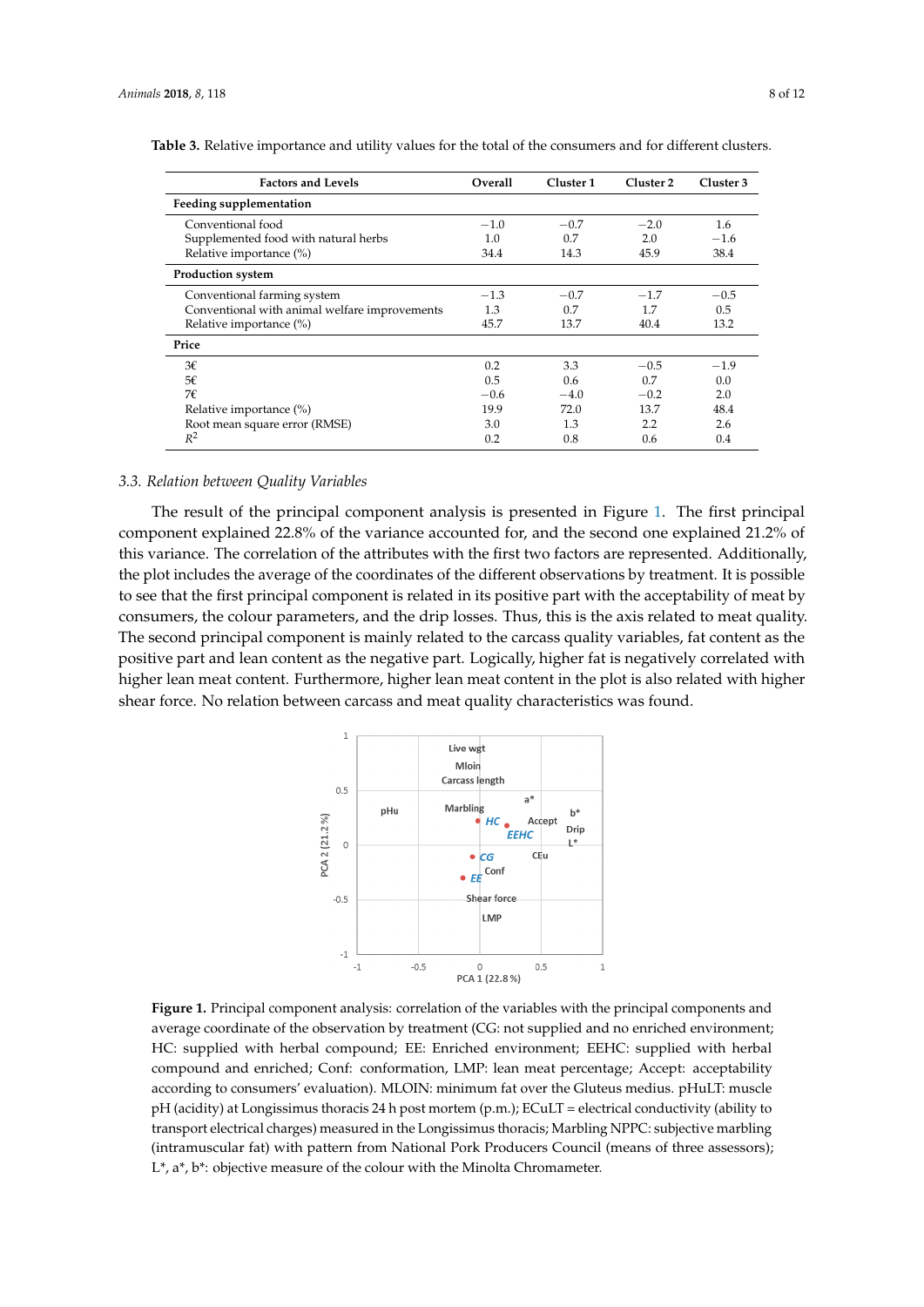#### **4. Discussion**

The results presented are part of a broader study aiming to (1) evaluate the effects of the mitigation of chronic stress by means of environmental enrichment and herbal compounds on behaviour and physiological indicators, and (2) assess the effect of those strategies on meat and carcass quality, and consumer's preference and acceptability in growing pigs and pork. The second aim is discussed below.

#### *4.1. Carcass and Meat Quality*

Limited effects were found in the carcass and meat quality traits in relation with enrichment material and the herbal compound. The only difference reported in carcass traits was an increased body weight before slaughtering for both pigs supplemented with HC and provided with EE. These differences may be explained by a better growth rate when environmental enrichment and/or herbal compounds were provided, as presented in Casal et al. [\[14\]](#page-10-13). Although previous studies with environmental enrichment have reported conflicting results, in general, the provision of straw improves performance [\[11\]](#page-10-10). However, when point source objects are provided, these differences are less consistent [\[21\]](#page-11-0). Previous studies have related the benefits of providing enrichment with more interaction with feeders and feed consumption [\[22\]](#page-11-1), or with a reduction of stress, and consequently lower levels of catabolic hormones such as cortisol and catecholamines [\[23\]](#page-11-2). Both findings could be underlying better performance records. Along these lines, feed consumption was not recorded in our study, but the levels of cortisol were found to be lower for the enriched pigs, whereas the levels of exploratory behaviour were increased [\[14\]](#page-10-13). With regards to herbal compounds provision, results presented in Casal et al. [\[14\]](#page-10-13) showed lower social interactions and body lesions in supplemented pigs, and it could be argued that some energy could have been diverted from social behaviours to growth.

Pigs raised in enriched environments presented a higher yellowness, although the differences were not relevant because they probably would not be detected by the human eye using the subjective colour evaluation. Furthermore, since yellowness is more important for fat than for lean, and it was measured in the lean, differences in this parameter are not relevant. Therefore, no clear effect of treatment on this particular trait may be inferred from the present results

Our results present no major differences between pigs provided with enrichment or not with regards to carcass and meat quality parameters, which is in agreement with previous studies [\[24\]](#page-11-3). However, a better water-binding capacity has been reported in pigs reared in enriched conditions [\[11,](#page-10-10)[12,](#page-10-11)[25\]](#page-11-4).

#### *4.2. Consumer's Intention to Purchase*

Conjoint analyses are run to obtain information about how the attributes of the product analysed can affect liking and/or purchase intention and the relative importance of each attribute.

The overall conjoint analysis of the present study revealed that production system was the most determinant attribute, followed by feeding with herbal compound supplementation, and price was the least important attribute. A preference for animal-friendly products has also been reported in previous investigations [\[2\]](#page-10-1). In contrast, other studies have found that although 77% of European consumers expressed a concern for animal welfare  $[26]$ , they seemed to be more influenced by other factors such as origin, flavour, price, and meat quality [\[27\]](#page-11-6).

Normally, clusters for consumers can be identified from their behaviour when submitted to a conjoint analysis. The results of the present study may be discussed from the gender composition, with cluster one mainly composed of men, whilst most of the consumers from clusters two and three were women. Previous studies have reported, in line with our findings, a more important influence of meat price in men, with a preference for lower prices [\[28\]](#page-11-7), whereas women showed a higher concern for animal welfare. The higher implication in household tasks associated with animal care has been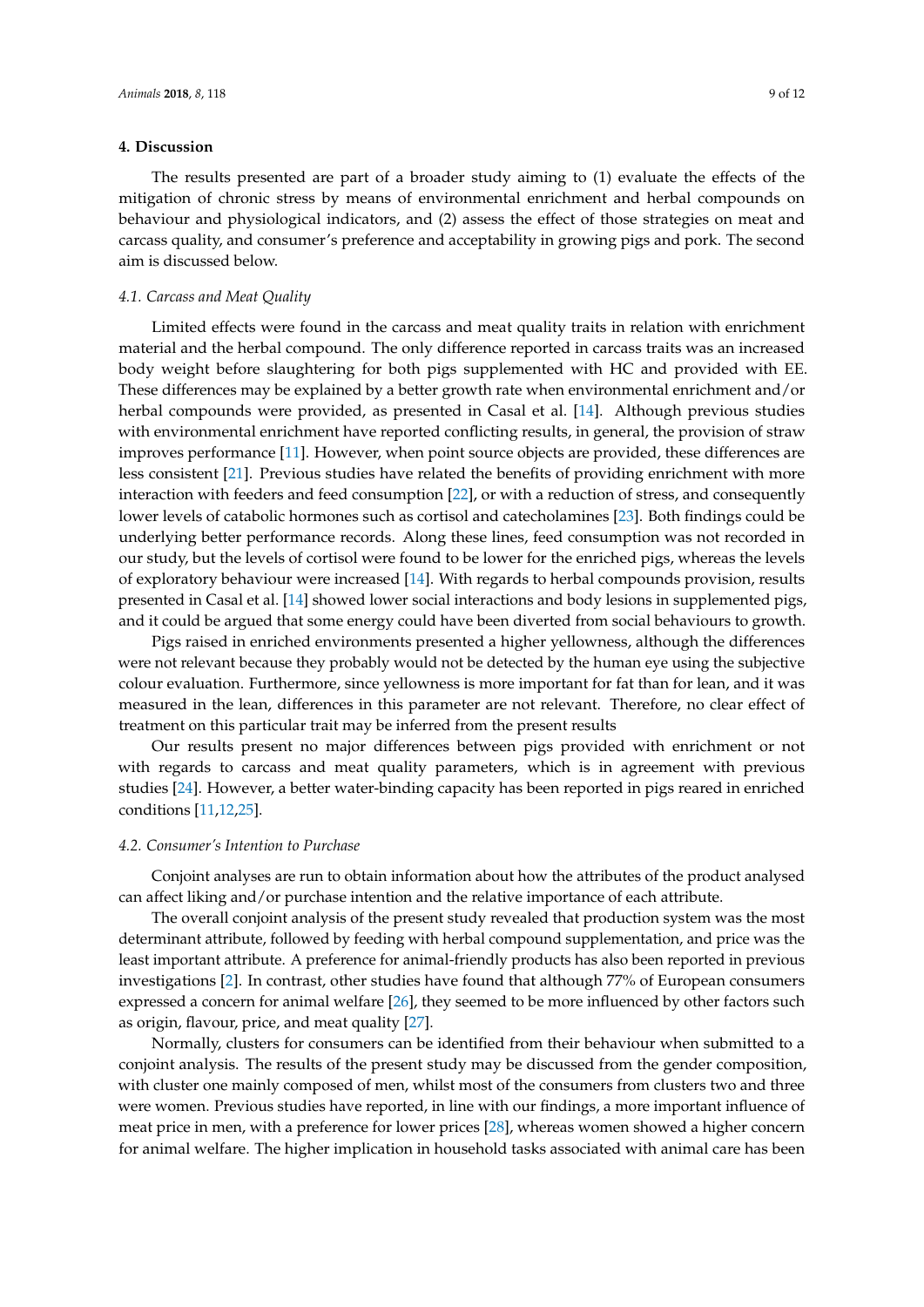provided as a hypothesis to explain the higher preference of women for animal welfare compared to men [\[1\]](#page-10-0).

Cluster two presented the highest interest for animal welfare improvements. Furthermore, this cluster also presented a preference for intermediate prices that could be probably associated with the general perception that cheap products may come from unreliable origins [\[3\]](#page-10-2), and could also be related with more willingness to pay for animal welfare-friendly products [\[29\]](#page-11-8). Price was considered to be the most important attribute for both cluster one and cluster three, but whilst cluster one preferred the cheapest meat, cluster three gave priority to the most expensive. Sasaki et al. [\[30\]](#page-11-9) found similar results in beef, with divergent clusters showing preference either for the lowest prices or for the highest. On the contrary, investigations from Font-i-Furnols et al. [\[28\]](#page-11-7) in lamb meat and Mesías et al. [\[31\]](#page-11-10) in beef meat showed a preference for the lower prices in all of the segments.

Surprisingly, cluster three presented a preference for a conventional production system and for the most expensive meat. A potential explanation is that consumers in this cluster associated more expensive prices with attributes such as better product quality, thus suggesting that this cluster might be more interested in quality aspects than in animal welfare improvements. Another possible hypothesis to explain the results of this cluster may be related somehow with a group defined as the *indifferent* by Dutra et al. [\[32\]](#page-11-11), who were not interested in the way that pigs are raised.

The authors would like to acknowledge some limitations in our results. First of all, a higher number of subjects, with a more balanced gender ratio, in the consumers' study would be required to obtain stronger conclusions. Second, results should be contrasted with those from consumers coming from more rural areas, since urban consumers have been described as having less knowledge in pig production systems but an increased concern for animal welfare [\[7\]](#page-10-6). Overall, the present results show the importance of animal welfare for the consumers evaluated. However, a further study dealing with the limitations presented would be interesting to obtain more general conclusions.

#### *4.3. Relation between Quality Variables*

A principal component analysis (PCA) plot confirmed the low effect of the four treatments in the carcass and meat quality and consumer's acceptability of the meat. The first axis is mainly related to the meat quality parameters and consumers' acceptability, and the second axis is mainly related to the carcass quality parameters. It is possible to confirm that higher live weight is related with higher fat content and lower lean meat content because of the deposition of the fat with the weight of the pig [\[33\]](#page-11-12). Marbling is not related to consumers' acceptability scores in accordance with Moeller et al. [\[34\]](#page-11-13), but it is in disagreement with Font-i-Furnols et al. [\[35\]](#page-11-14). Nevertheless, variations in marbling in the present work were not very high, and this can influence the lack of relationship between this characteristic and acceptability scores. Furthermore, no relationship has been identified between carcass and meat quality variables since they are both in the first two axes, which are uncorrelated between them.

In the conditions of the present experiment, it can be concluded that pork consumers scored animal welfare as an important attribute, with a certain preference for systems aiming to increase the welfare. Women appear to be more concerned about animal welfare, with a lower consideration for price compared to men. Meat and carcass quality were not affected by the provision of environmental enrichment nor herbal compounds, although pigs supplied with herbal compounds, environmental enrichment, or both presented a higher weight compared with the control group.

**Supplementary Materials:** The following are available online at [http://www.mdpi.com/2076-2615/8/7/118/s1,](http://www.mdpi.com/2076-2615/8/7/118/s1) Figure S1: Dendogram of the cluster analysis, Table S1: Statistical model for carcass quality variables, Table S2: Statistical model for meat quality variables, Table S3: Statistical model for the consumer study analysis.

**Author Contributions:** N.C. and E.F. conceived, designed, conducted the investigation, part of the statistical analysis (formal analysis) and contributed to the draft of the manuscript. M.F.-i.F and M.G. assisted with design of the experiment, conducted part of the statistical analysis (formal analysis) and experiments and contributed to the draft of the manuscript. X.M. contributed to the draft of the manuscript. E.F. was in charge of funding acquisition, project administration and supervision.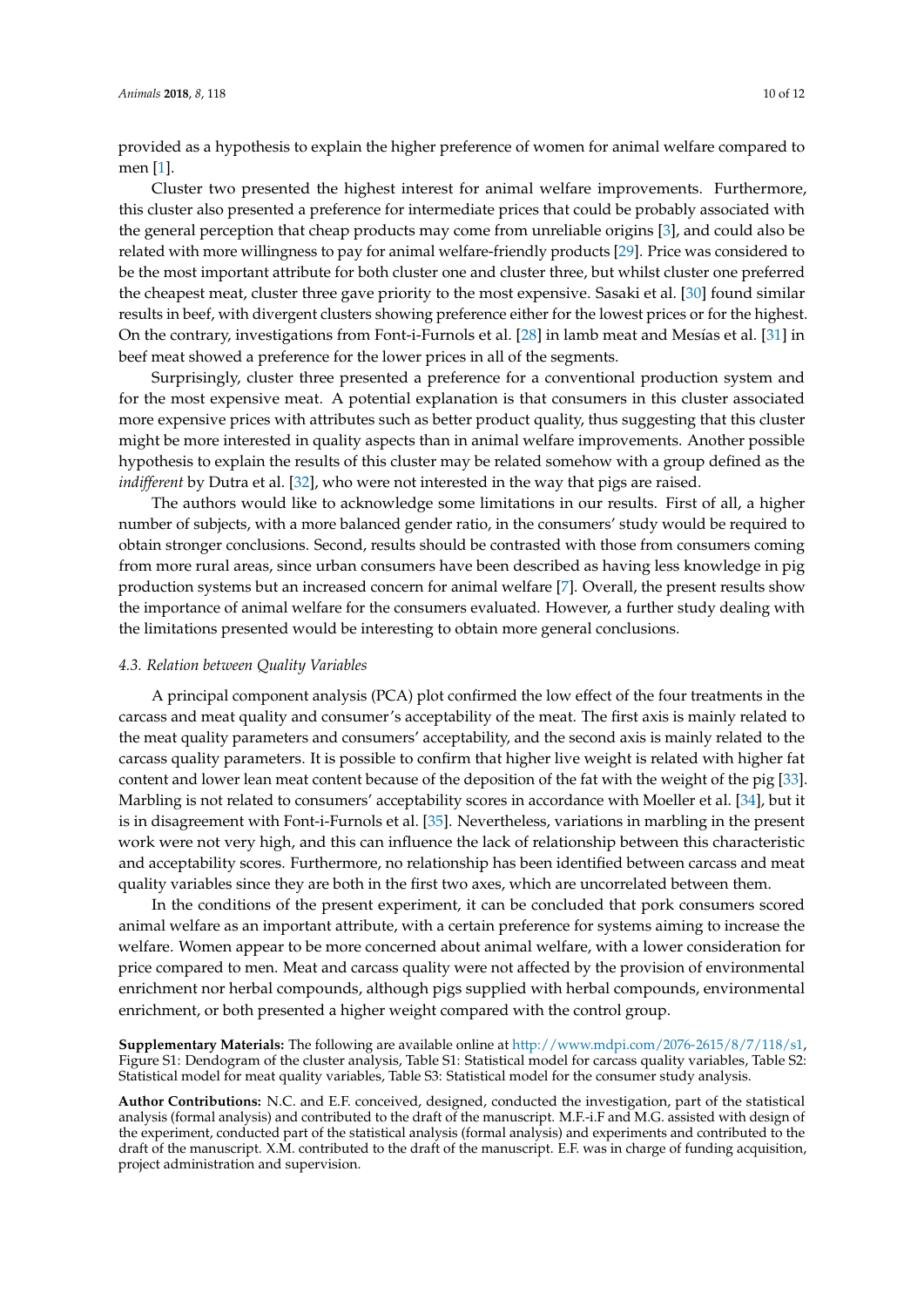**Funding:** This research was funded by Instituto Nacional de Investigación y Tecnología Agraria y Alimentaria (INIA) (RTA2010-00034-CO2-01), FEDER funds and Ministerio de Economía y Competitividad (AGL2011-30598-C03-02).

**Acknowledgments:** We would like to thank the technical staff from IRTA Monells Albert Fontquerna, Carlos Millán, Albert Brun and Albert Rossell, for their invaluable technical assistance.

**Conflicts of Interest:** The authors have no conflicts of interest.

#### **References**

- <span id="page-10-0"></span>1. Harper, G.; Henson, S. *Consumer Concerns about Animal Welfare and the Impact on Food Choice*; EU FAIR CT98-3678; Final Report; Centre for Food Economics Research, University of Reading: Reading, UK, 2001.
- <span id="page-10-1"></span>2. Napolitano, F.; Girolami, A.; Braghieri, A. Consumer liking and willingness to pay for high welfare animal-based products. *Trends Food Sci. Tech.* **2010**, *21*, 537–543. [\[CrossRef\]](http://dx.doi.org/10.1016/j.tifs.2010.07.012)
- <span id="page-10-2"></span>3. García-Torres, S.; López-Gajardo, A.; Mesías, F.J. Intensive vs. free-range organic beef. A preference study through consumer liking and conjoint analysis. *Meat Sci.* **2016**, *114*, 114–120. [\[CrossRef\]](http://dx.doi.org/10.1016/j.meatsci.2015.12.019) [\[PubMed\]](http://www.ncbi.nlm.nih.gov/pubmed/26771143)
- <span id="page-10-3"></span>4. Eurobarometer. Attitudes of Europeans towards Animal Welfare. 2016. Available online: [http://ec.europa.eu/COMMFrontOffice/publicopinion/index.cfm/Survey/getSurveyDetail/instr](http://ec.europa.eu/COMMFrontOffice/publicopinion/index.cfm/Survey/getSurveyDetail/instruments/SPECIAL/surveyKy/209) [uments/SPECIAL/surveyKy/209](http://ec.europa.eu/COMMFrontOffice/publicopinion/index.cfm/Survey/getSurveyDetail/instruments/SPECIAL/surveyKy/209) (accessed on 13 April 2018).
- <span id="page-10-4"></span>5. Gracia, A.; Loureiro, M.L.; Nayga, R.M. Valuing animal welfare labels with experimental auctions: What do we learn from consumers? In Proceedings of the International Association of Agricultural Economists Conference, Beijing, China, 16–22 August 2009.
- <span id="page-10-5"></span>6. Frewer, L.J.; Kole, A.; Van de Kroon, S.M.A.; De Lauwere, C. Consumer attitudes towards the development of animal-friendly husbandry systems. *J. Agric. Environ. Ethics* **2005**, *18*, 345–367. [\[CrossRef\]](http://dx.doi.org/10.1007/s10806-005-1489-2)
- <span id="page-10-6"></span>7. Kendall, H.A.; Lobao, L.M.; Sharp, J.S. Public concern with animal well-being: Place, social structural location, and individual experience. *Rural Sociol.* **2006**, *71*, 399–428. [\[CrossRef\]](http://dx.doi.org/10.1526/003601106778070617)
- <span id="page-10-7"></span>8. Averós, X.; Brossard, L.; Dourmad, J.Y.; de Greef, K.H.; Edge, H.L.; Edwards, S.A.; Meunier-Salaün, M.C. A meta-analysis of the combined effect of housing and environmental enrichment characteristics on the behaviour and performance of pigs. *Appl. Anim. Behav. Sci.* **2010**, *127*, 73–85. [\[CrossRef\]](http://dx.doi.org/10.1016/j.applanim.2010.09.010)
- <span id="page-10-8"></span>9. Peeters, E.; Driessen, B.; Geers, R. Influence of supplemental magnesium, tryptophan, vitamin C, vitamin E, and herbs on stress responses and pork quality. *J. Anim. Sci.* **2006**, *84*, 1827–1838. [\[CrossRef\]](http://dx.doi.org/10.2527/jas.2005-600) [\[PubMed\]](http://www.ncbi.nlm.nih.gov/pubmed/16775067)
- <span id="page-10-9"></span>10. Studnitz, M.; Jensen, M.B.; Pedersen, L.J. Why do pigs root and in what will they root? *Appl. Anim. Behav. Sci.* **2007**, *107*, 183–197. [\[CrossRef\]](http://dx.doi.org/10.1016/j.applanim.2006.11.013)
- <span id="page-10-10"></span>11. Beattie, V.E.; O'Connell, N.E.; Moss, B.W. Influence of environmental enrichment on the behaviour, performance and meat quality of domestic pigs. *Livest. Prod. Sci.* **2000**, *65*, 71–79. [\[CrossRef\]](http://dx.doi.org/10.1016/S0301-6226(99)00179-7)
- <span id="page-10-11"></span>12. Klont, R.E.; Hulsegge, B.; Hoving-Bolink, A.H.; Gerritzen, M.A.; Kurt, E.; Winkelman-Goedhart, H.A.; de Jong, I.C.; Kranen, R.W. Relationships between behavioral and meat quality characteristics of pigs raised under barren and enriched housing conditions. *J. Anim. Sci.* **2001**, *79*, 2835–2843. [\[CrossRef\]](http://dx.doi.org/10.2527/2001.79112835x) [\[PubMed\]](http://www.ncbi.nlm.nih.gov/pubmed/11768112)
- <span id="page-10-12"></span>13. Murphy, E.; Nordquist, R.E.; Van der Staay, F.J. A review of behavioural methods to study emotion and mood in pigs, Sus scrofa. *Appl. Anim. Behav. Sci.* **2014**, *159*, 9–28. [\[CrossRef\]](http://dx.doi.org/10.1016/j.applanim.2014.08.002)
- <span id="page-10-13"></span>14. Casal, N.; Manteca, X.; Dalmau, A.; Fàbrega, E. Influence of enrichment material and herbal compounds in the behaviour and performance of growing pigs. *Appl. Anim. Behav. Sci.* **2017**, *195*, 38–43. [\[CrossRef\]](http://dx.doi.org/10.1016/j.applanim.2017.06.002)
- <span id="page-10-14"></span>15. Nakai, H.; Saito, F.; Ikeda, T.; Ando, S.; Kamatsu, A. Standard models of pork-colour. *Bull. Natl. Inst. Anim. Ind.* **1975**, *29*, 68–75.
- <span id="page-10-15"></span>16. CIE. *Commission Internationale de l'Éclairage, Colorimetry*; Bureau Central de la CIE: Vienna, Austria, 1976.
- <span id="page-10-16"></span>17. NPPC. *Composition and Quality Assessment Procedures*; National Pork Producers Council: Des Moines, IA, USA, 1999.
- <span id="page-10-17"></span>18. Rasmussen, A.J.; Andersson, M. New method for determination of drip loss in pork muscles. In Proceedings of the 42nd International Congress of Meat Science and Technology, Lillehammer, Norway, 1–6 September 1996; pp. 286–287.
- <span id="page-10-18"></span>19. Bejerholm, C.; Aaslyng, M.D. The influence of cooking technique and core temperature on results of a sensory analysis of pork—Depending on the raw meat quality. *Food Qual. Prefer.* **2003**, *15*, 19–30. [\[CrossRef\]](http://dx.doi.org/10.1016/S0950-3293(03)00018-1)
- <span id="page-10-19"></span>20. MacFie, H.J.; Bratchell, N.; Greenhoff, K.; Vallis, L.V. Designs to balance the effect of order presentation and first-order and carry-over effects in hall tests. *J. Sens. Stud.* **1989**, *69*, 571–578. [\[CrossRef\]](http://dx.doi.org/10.1111/j.1745-459X.1989.tb00463.x)